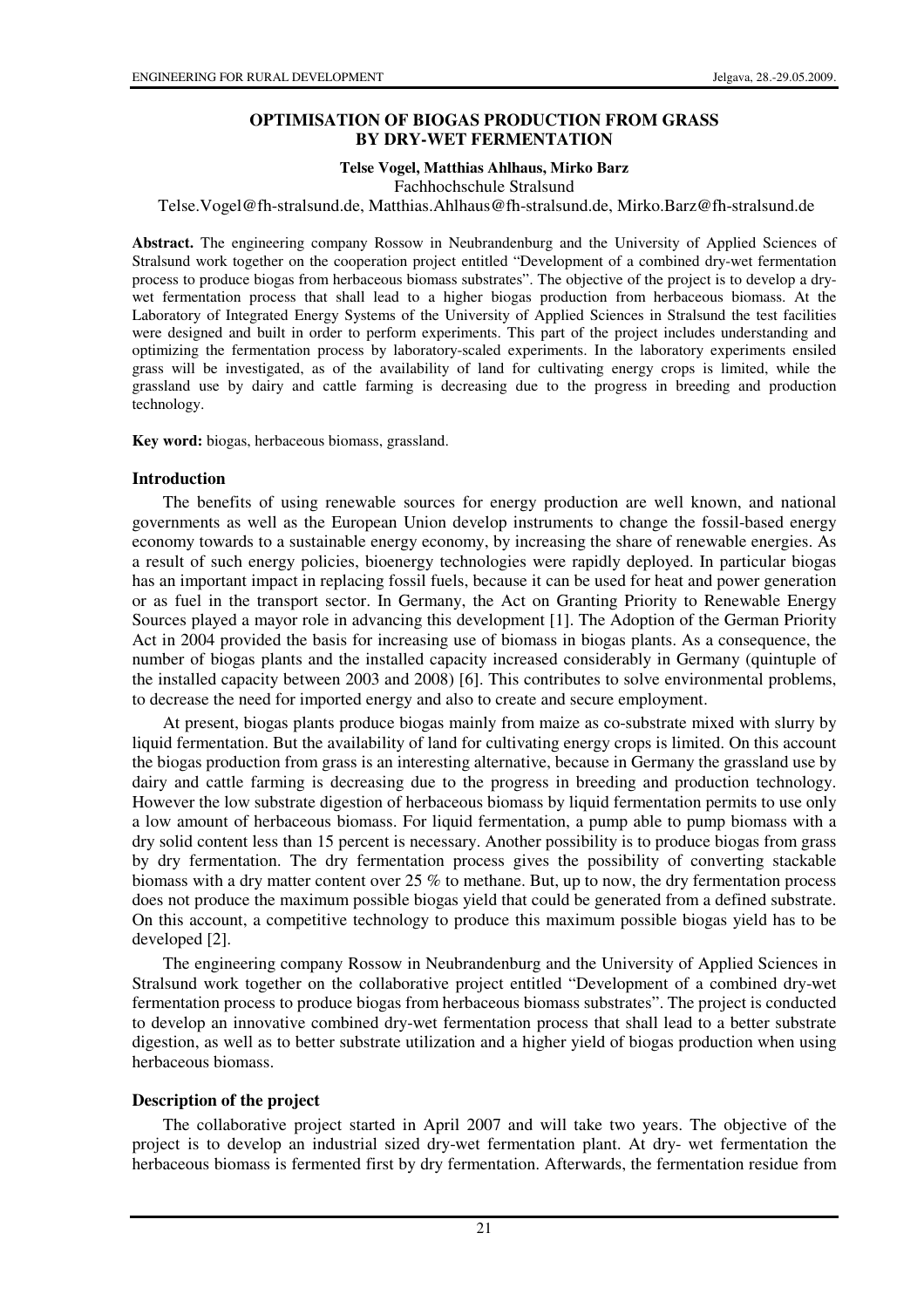the dry fermentation process is fermented by wet fermentation. The project is divided into two parts, because of its complexity (Project A and Project B).

The Project A takes place at the Institute for Renewable Energy Systems (IRES), of the University of Applied Sciences of Stralsund. At this institute, the test facilities were designed and built, in order to perform experiments. The results of the experiments are the basis for the Project B.

The Project B will be carried out at the engineering company Rossow in Neubrandenburg. The engineering company is using the results of the laboratory-scale experiments to build a pilot plant for dry fermentation with a volume of  $15 \text{ m}^3$ , next to an already efficient working plant for wet fermentation. On this pilot plant, experiments will be carried out to develop the following components for an industrial plant:

- Fermenter for the dry fermentation
- Devices for loading and removing the substrate and for conveying the substrate from the dry to the wet fermentation
- Percolation system
- Observation and control system.

In the following, only the project A is presented.

### **Materials & Methods**

The objective of the laboratory experiments is optimizing the dry-wet fermentation process by varying parameters (e.g., temperature) to increase the biogas production content and minimize retention time. The influence of the process parameters will be determined by analyzing substrate, percolate, fermentation residue and biogas during the dry- wet fermentation.

The small test facility for the dry- wet fermentation will be based on four laboratory digesters (active digester volume of 25 liter/digester) for the dry fermentation process and two laboratory digesters (active digester volume of 10 liter/digester) for the wet fermentation process. To have the possibility to look inside the digester, the material used for the tanks should be Plexiglas. The doublewalled tanks of the plants are heated by a water jacket. The test plants are connected to a gas meter and a gas analyzer. At the gas analyzer, the content of carbon dioxide, methane, hydrogen sulfide and oxygen is measured. The experiments are being carried out in accordance to the guideline VDI 4630 [7], under mesophilic conditions. The mesophilic temperature range varies from 32 to 42 ˚C.

## **1. Dry fermentation**



Fig. 1. **Test plant for dry fermentation experiments with percolation**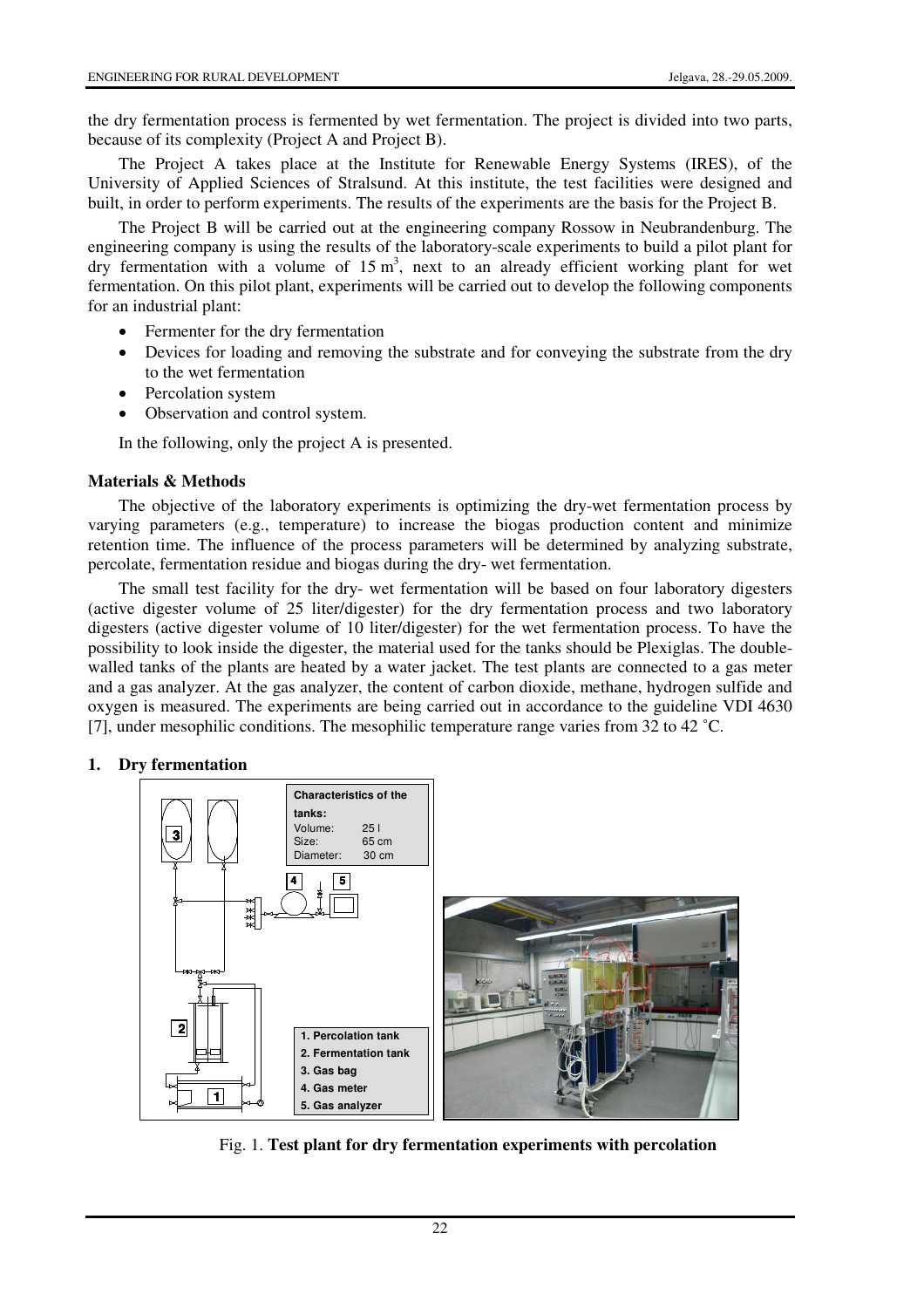Batch experiments by percolation system and by bed system are being carried out in the laboratory digesters for dry fermentation (Fig. 1). At the dry fermentation, the substrate is mixed with an inoculum. As inoculum, a part of the fermentation residue from a preceding batch experiment is used.

At the percolation system, the input is stacked up in a gas-tight container and left there for a defined fermentation period, while being sprayed intermittently with pre-heated, circulating water. The bed system, instead, works without water. In this case, the substrate has to be mixed intensively with the inoculum. The input is also filled in a gas-tight container, and left there for a certain fermentation period. Additionally, a manually-operated mixing device is available, to ensure that all the substrate is homogeneously wet during the process.

## **2. Wet fermentation**

In the wet fermentation, the fermentation residue will be mixed with water. Afterwards, the input is stacked up in the fermentation tank. To prevent segregation (sinking or flotation of solid material) a continuous mixing is required during the whole process duration. The scheme of the test plant is presented in Fig. 2.



Fig. 2. **Test plant for wet fermentation experiments**

# **3. Substrate**

At present, almost 30 % of the agricultural area in Germany is grassland. Because of the progress in the breeding and production technology, the use of grassland by cattle farming is decreasing [3]. On the other hand, the European Agriculture Policy Regulation 1782/2003 engaged the member states to conserve permanent grasslands [8]. In addition, the decline of grassland would have negative consequences for nature and environmental protection, tourism and regional economy. A chance to preserve grassland can be the anaerobic digestion of grass species in biogas plants. According to theAct on Granting Priority to Renewable Energy Sources, the operator of a biogas plant receives a bonus of 2 ct kWh<sup>-1</sup> by using biomass from Landscape Management Measures. For that reason, grass harvest from Landscape Management Measures is analysed in the laboratory experiments.

At the present time, there is still a need for research, especially for the exclusive fermentation of grass silage, as far as the exclusive digestion of grass silage in biogas plants is critical, due to its nitrogen content and the pH-value. Grass silage is characterised by high nitrogen [3]. During the fermentation process, nitrogen is converted into ammonium. Ammonium is one of the most important parameters related to the inhibition of biological processes [4].

## **Results and Discussion**

In our laboratory experiments the digestion of grass harvest from Landscape Management Measures by means of combined dry-wet fermentation leads to lower biogas yields than the dry fermentation. So the combined dry-wet fermentation does not lead to a higher biogas yield.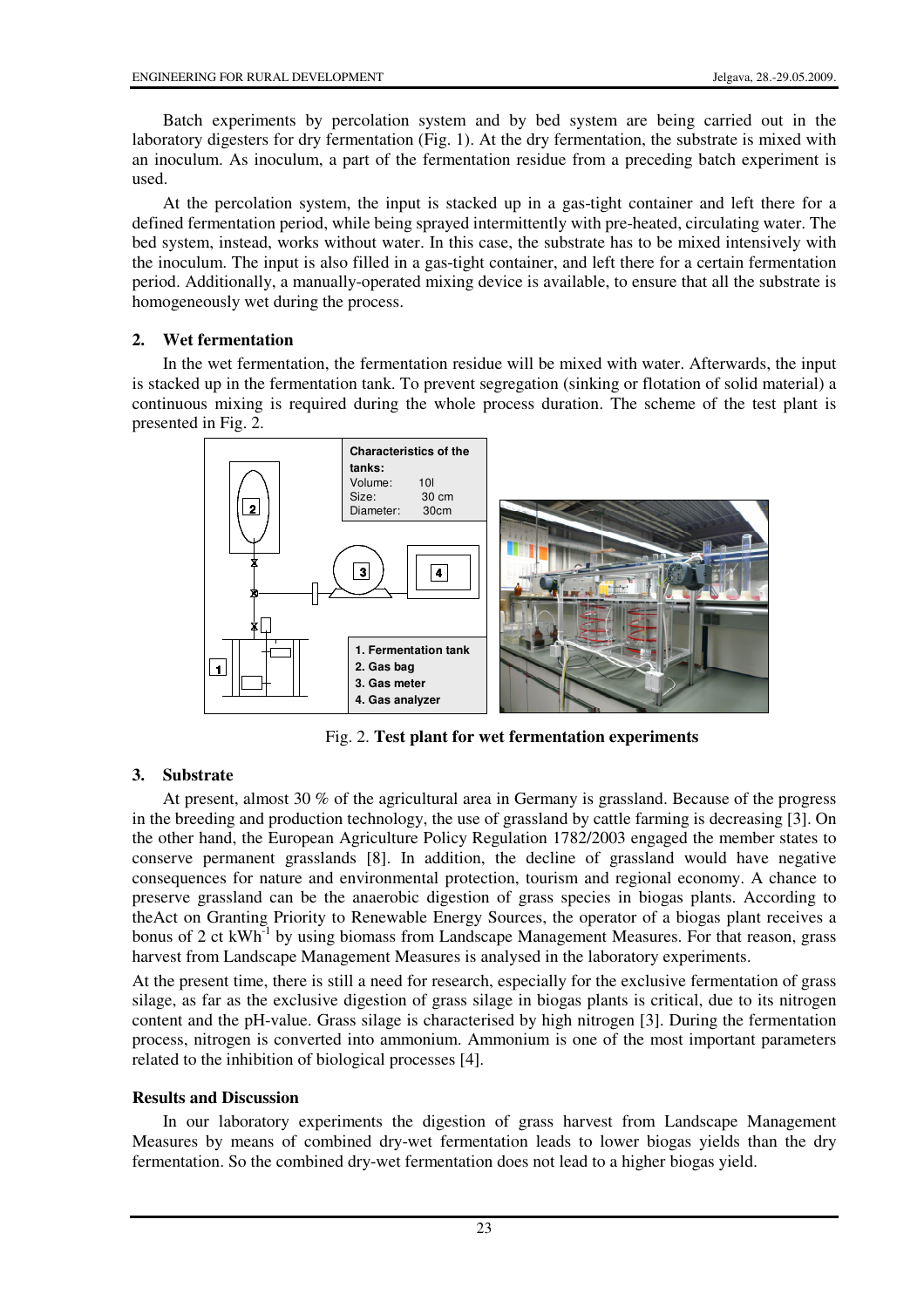

Fig. 3. **Biogas yield of the laboratory experiments: dry-wet fermentation compared with dry fermentation**

But the biogas yields of the dry fermentation in our laboratory experiments are higher than the values found in the literature (compare Table 1). Fig. 4 shows the biogas yields of the percolation system and the bed system in comparison with values found in literature, for a retention time of 30 days.





Table 1

**Biogas yield of the dry-wet-fermentation and dry fermentation (retention time: 30 days)** 

|                                      | Biogas yield<br>[ $\lg^{-1}$ dom*] |
|--------------------------------------|------------------------------------|
| <b>Combined dry-wet fermentation</b> |                                    |
| Percolation system                   | 540-750                            |
| Bed system                           | 460-640                            |
| <b>Values found in literature</b>    |                                    |
| Dry fermentation                     | 420-540                            |
| * dame deu organic mottor            |                                    |

\* dom: dry organic matter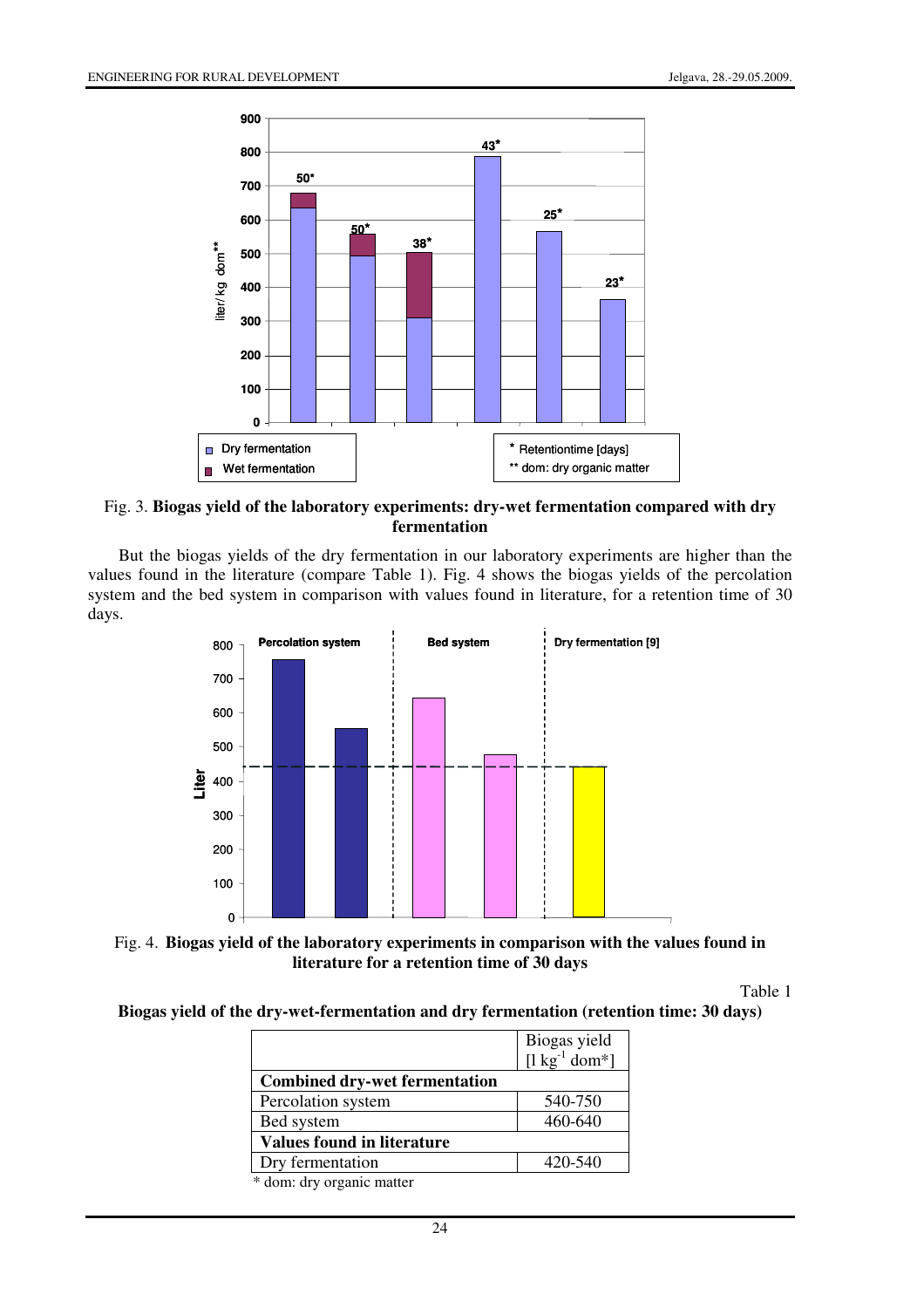The data presented in Figure 5 show the biogas yield of the percolation system in comparison with the bed system, for different retention times. Notable is that, in the first experiment, the biogas yield of the bed system exceeded the biogas yield of the percolation system. In the following experiments, opposite results were obtained. The biogas yield of the percolation system is higher than the biogas yield of the bed system. Besides, at the bed system, the biogas yields decrease depending on the retention time. The biogas yield of the percolation system is lower at the first experiment (retention time of 50 days) than at the second experiment (retention time of 35 days). The better biogas production of the percolation system in second experiment is caused by using the percolate of the preceding experiment. So, the condition of the percolation process was adapted to the needs of the bacteria.



Fig. 5. **Biogas yield of the percolation system and the bed system at variable retention time**

After 5 months, the biogas production of the laboratory experiments is broken up, causing the inhibition of biological processes. One reason for the inhibition of the biological process could be the increase of nitrogen in the fermenter. During the fermentation process, the decomposition of nitrogen is low. The enrichment of nitrogen might be caused by using, as inoculum, a part of the fermentation residue from a preceding batch experiment.

## **Conclusions**

- 1. The digestion of grass harvest from Landscape Management Measures by combined dry-wet fermentation lead to lower biogas yields than dry fermentation.
- 2. Landscape Management Measures can be used for biogas production.
- 3. The percolation system leads to a higher biogas yield than the bed system.
- 4. Up to now the biogas yield fluctuates. On this account, further experiments have to be carried out for optimizing the process to produce a stable biogas yield.

## **References**

- 1. Dreher, B.,2006. Stellung der Trockenfermentation im Erneuerbaren-Energien- Gesetz (EEG). In: Fachagentur Nachwachsende Rohstoffe e.V. (2006): Gülzower Fachgespräche Band 24. Trockenfermentation - Stand der Entwicklung und weiterer F+E-Bedarf. Gülzow 2006.
- 2. Schüsseler, P.,2006. Stand der Förderarbeit der FNR zum Thema Trockenfermentation. In: Fachagentur Nachwachsende Rohstoffe e.V. (2006): Gülzower Fachgespräche Band 24. Trockenfermentation - Stand der Entwicklung und weiterer F+E-Bedarf. Gülzow 2006.
- 3. Rösch, C., 2003. Energie aus Grünland eine nachhaltige Entwicklung. In: Technikfolgenabschätzung, Nr. 3 / 4 12. Jahrgang - November 2003.
- 4. Schattauer, A., Weiland, P., 2005. Grundlagen der anaeroben Fermentation. In: Fachagentur für nachwachsende Rohstoffe e.V. (Hrsg.), 2005: Handreichung Biogasgewinnung und -nutzung. Gülzow, 2005.